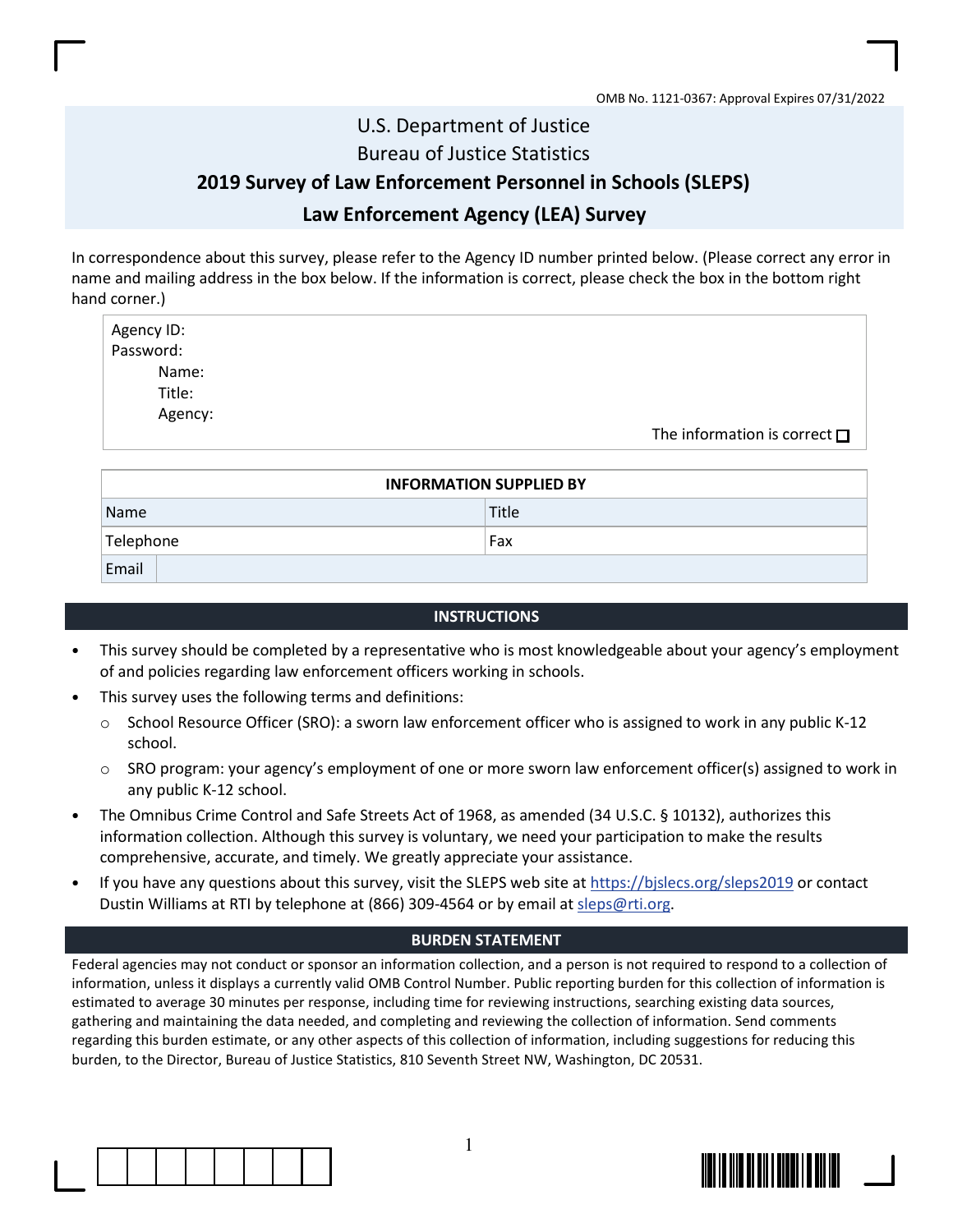|    | LAW ENFORCEMENT AGENCY CHARACTERISTICS                                                                                                                                                                                                         |               |
|----|------------------------------------------------------------------------------------------------------------------------------------------------------------------------------------------------------------------------------------------------|---------------|
| 1. | Which best describes your agency? Mark only one.<br>O Police department, municipal<br>O Police department, county<br>State/highway department<br>O<br>Sheriff's Office<br>O<br>Tribal<br>O<br>O School District                                |               |
| 2. | As of September 1, 2019, how many sworn full-time officers with general arrest powers were employed by your<br>agency?                                                                                                                         |               |
| 3. | Does your agency employ any officers that are primarily assigned to work in any public K-12 school?<br>O Yes Go to Question 4<br>$\circ$<br>No<br>This completes your response. Please return your survey to RTI.                              |               |
|    | SCHOOL RESOURCE OFFICER PROGRAM CHARACTERISTICS                                                                                                                                                                                                |               |
| 4. | In what year did your agency start assigning officers to public schools?                                                                                                                                                                       |               |
| 5. | As of September 1, 2019, what are the funding sources for your SRO program? Mark all that apply.<br>$\Box$ Federal grant<br>State/Local grant<br>□<br>Law enforcement agency<br>□<br>School district<br>□<br>$\Box$<br>Other (please specify): |               |
| 6. | How many of the following public schools, including charter schools, are served by your SRO program?                                                                                                                                           |               |
|    | Type of public school:                                                                                                                                                                                                                         | <b>Number</b> |
|    | Elementary schools (lowest grade is not higher than grade 3 and the highest grade is not<br>a.<br>higher than grade 8)                                                                                                                         |               |
|    | Middle schools (lowest grade is not lower than grade 4 and the highest grade is not<br>higher than grade 9)                                                                                                                                    |               |
|    | High schools (lowest grade is not lower than grade 9 and the highest grade is not higher<br>c.<br>than grade 12)                                                                                                                               |               |
|    | Combined schools (e.g., K-8, K-12)<br>d.                                                                                                                                                                                                       |               |
| 7. | Does your SRO program also serve private schools?                                                                                                                                                                                              |               |

- Yes
- O No
- 8. Do the majority of officers in your SRO program serve on a single permanent assignment (i.e., only serve as an SRO) or rotate to other assignments (e.g., juvenile detective, routine patrol)? Mark only one.
	- O Single permanent assignment
	- O Rotate to other assignments



 $\Box$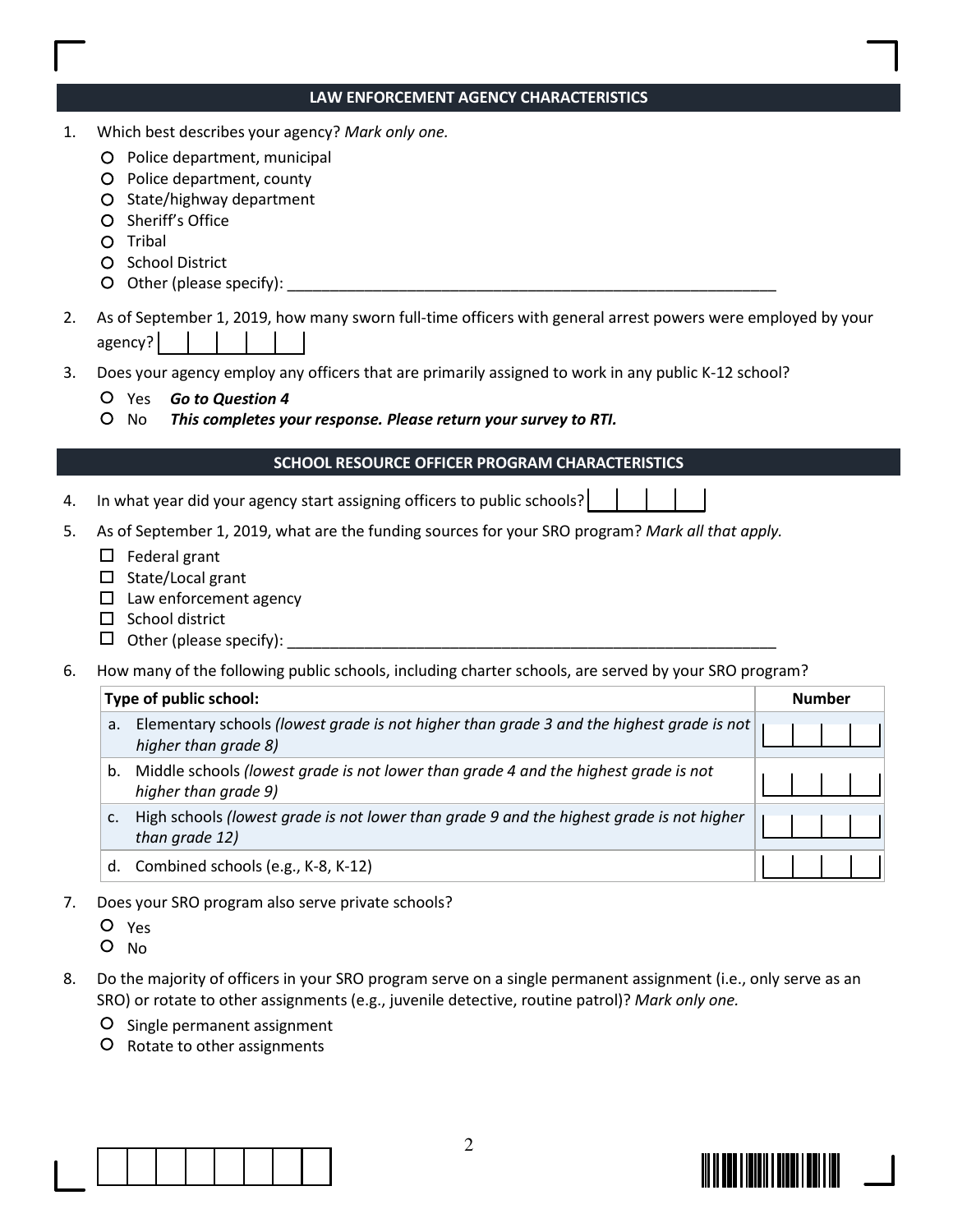## SRO POLICIES AND ASSIGNED RESPONSIBILITIES

9. Does your agency have a departmental policy specifically for your SRO program?

- Yes
- O No
- 10. With how many entities (school districts and/or individual schools) does your agency have an agreement (e.g., memorandum of understanding, contractual or verbal agreement, legislation)? Enter the number of entities by type of agreement in the table below.

|                    | <b>Number with formal</b><br>agreement<br>in place | Number with no formal<br>agreement<br>in place | Not applicable<br>(Independent School<br><b>District Police Department)</b> |
|--------------------|----------------------------------------------------|------------------------------------------------|-----------------------------------------------------------------------------|
| School districts   |                                                    |                                                |                                                                             |
| Individual schools |                                                    |                                                |                                                                             |

If your agency has any formal agreement(s) in place, go to Question 11.

If your agency does not have any formal agreement(s) in place and:

- has an SRO departmental policy (Question 9 was 'Yes'), go to Question 12.
- does not have an SRO departmental policy (Question 9 was 'No'), go to Question 13.
- 11. Which of the following best describes the type of agreement in place between your agency and the school/school district served by the majority of your SROs? Mark only one.
	- Memorandum of understanding (MOU)
	- Contractual agreement, such as through a grant or other basis
	- Legislation
	- Verbal agreement
	- $O$  Other (please specify):
- 12. Are the following SRO program characteristics specified in either your internal departmental policy or in the formal agreement between your agency and the school/school district served by the majority of your SROs?

|    | <b>SRO program characteristic:</b>                                                                                                 | <b>Yes</b> | <b>No</b> |
|----|------------------------------------------------------------------------------------------------------------------------------------|------------|-----------|
| a. | Expectations for SROs when working with students                                                                                   | $\circ$    | $\Omega$  |
| b. | Expectations regarding citations and arrests by SROs                                                                               | O          | ∩         |
| c. | Expectations regarding collaboration between school officials and SROs                                                             | $\circ$    | O         |
| d. | Goals of the SRO program                                                                                                           | O          | O         |
| e. | Number of officers in your SRO program                                                                                             | $\circ$    | $\Omega$  |
| f. | Primary functions (e.g., law enforcement, teaching, mentoring/counseling) of SROs                                                  | O          | O         |
| g. | Procedures for resolving disagreements between school officials and SROs                                                           | $\Omega$   | $\Omega$  |
| h. | Requirement of regular meetings between school officials and SROs                                                                  | O          | O         |
| i. | Responsibilities/duties of the school                                                                                              | $\circ$    | $\Omega$  |
| j. | Role of SROs with school discipline                                                                                                | $\Omega$   | O         |
| k. | Schedule (e.g., before the school day begins, the full school day, etc.) that officers in your<br>SRO program will spend at school | $\circ$    | $\Omega$  |
| ı. | Supervision or administrative control of SROs                                                                                      | $\Omega$   | ∩         |
|    | m. Use of firearms                                                                                                                 | $\Omega$   | $\Omega$  |
| n. | Use of less-lethal equipment                                                                                                       | O          | O         |

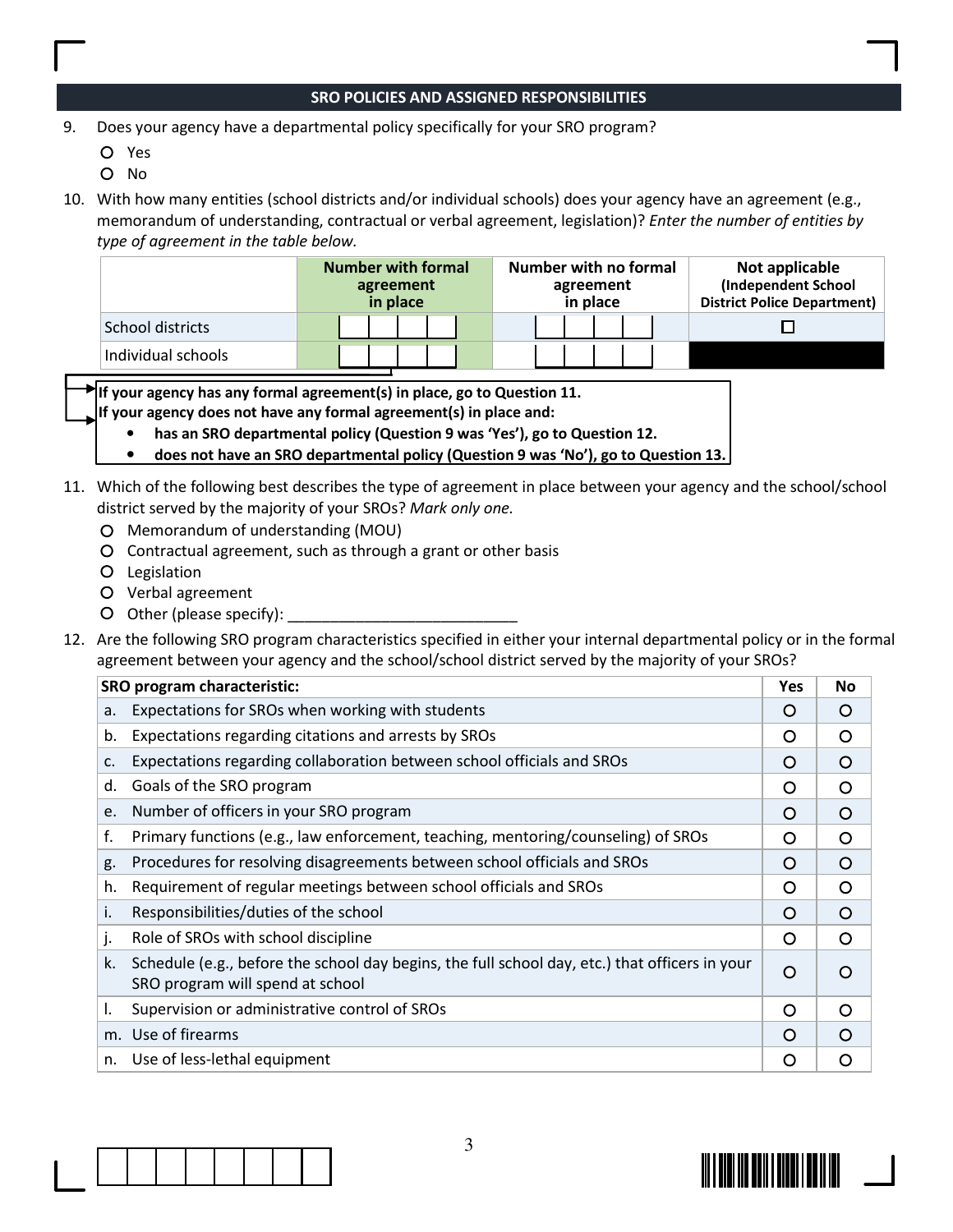13. Are SROs required to inform school executive staff about any of the following actions occurring on a school campus?

|    | <b>Action:</b>                                             | Yes      | <b>No</b> |
|----|------------------------------------------------------------|----------|-----------|
| a. | Arrest of school employee during school hours              | Ő        |           |
| b. | Arrest of student during school hours                      | O        | ∩         |
| C. | Conduct criminal investigation                             | O        |           |
| d. | Question school employees during school hours              | O        | ∩         |
| e. | Question students during school hours                      | O        |           |
|    | Search premises                                            | O        | ∩         |
| g. | Search student                                             | $\Omega$ |           |
| h. | Use of firearms                                            | O        |           |
|    | Use of less-lethal equipment                               | $\Omega$ | $\cap$    |
|    | Use of restraint on student that does not result in arrest |          |           |

- 14. Are SROs allowed to interview students when a parent or guardian is not present, without first obtaining permission from a parent or guardian to do so?
	- Yes
	- O No

## SRO RECRUITMENT, TRAINING, AND SUPERVISION

- 15. Do schools participate in the selection process when your agency recruits and hires SROs?
	- Yes
	- O No Go to Question 17
- 16. How does the school participate? Mark all that apply.
	- $\square$  By providing feedback on SROs after placement to help determine a "good fit"
	- $\Box$  By reviewing SRO candidates prior to selection
	- $\Box$  Through active recruitment of officers
	- $\Box$  Through participation in requirements/selection criteria
	- $\Box$  Other (please specify):
- 17. How does your agency select officers for the SRO program? Mark all that apply.
	- $\Box$  As a result of input and/or recommendations by school(s)/school district
	- $\square$  By nomination of officers from within the department
	- $\Box$  Through an application process external to the department (i.e. officers are hired specifically to be SROs)
	- $\Box$  Through an application process from within the department
	- $\Box$  Through assignment as part of regular duty schedule
	- $\Box$  Other (please specify):
- 18. How often do supervisors visit schools to observe SROs?
	- $\Omega$  At least once a week
	- $\Omega$  Several times a month
	- Once a month
	- $O$  Several times a year
	- Once a year
	- O Never
	- Other (please specify): \_\_\_\_\_\_\_\_\_\_\_\_\_\_\_\_\_\_\_\_\_\_\_\_\_\_\_\_\_\_\_\_\_\_\_\_\_\_\_\_\_\_\_\_\_\_\_\_\_\_\_\_\_\_\_\_\_ Other (please specify):



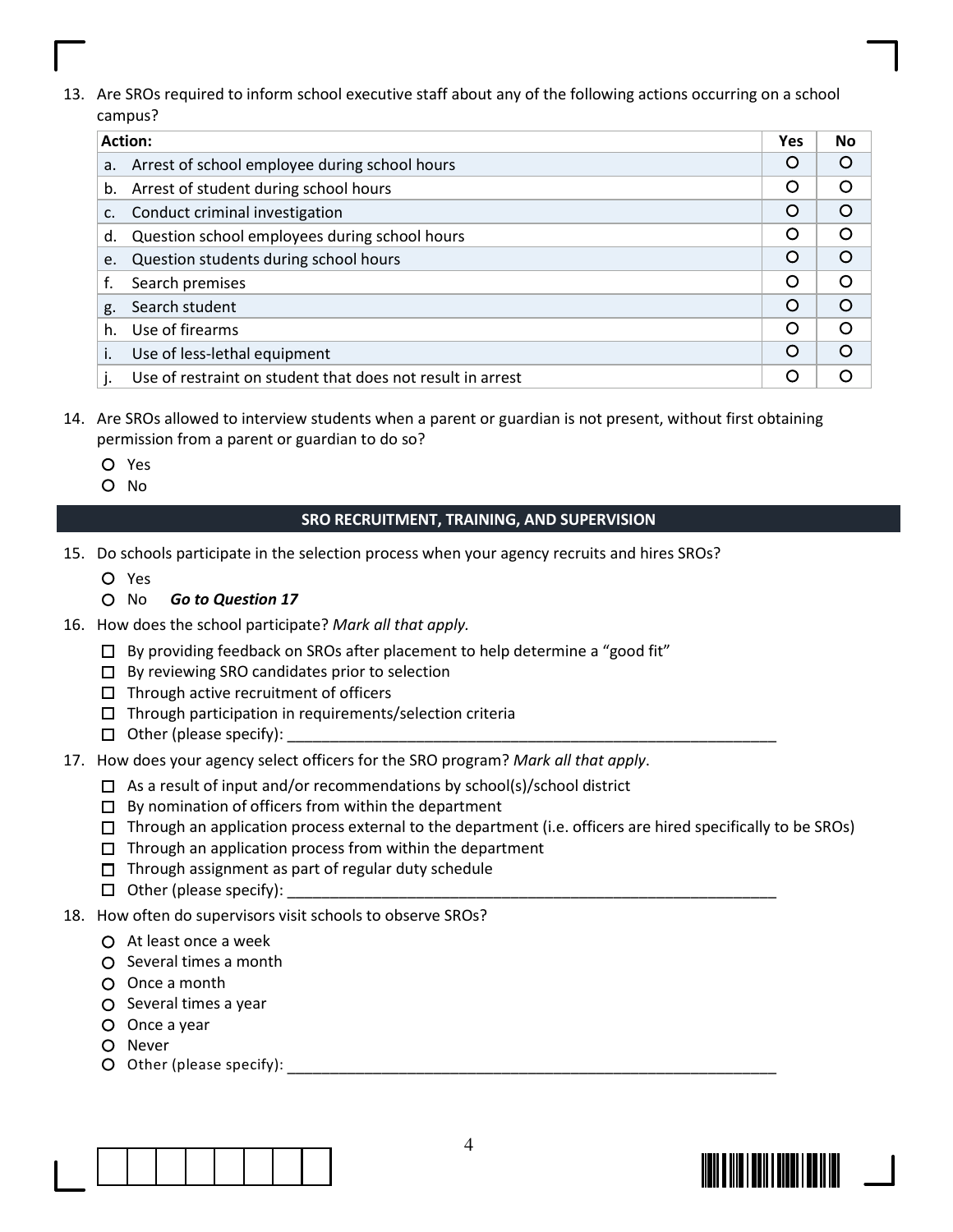19. Does your agency have access to data (e.g., number or type of incident) on any of the following measures related to SRO activities in the schools they serve?

|    | <b>Activity:</b>                                                                | <b>Yes</b> | <b>No</b> |
|----|---------------------------------------------------------------------------------|------------|-----------|
| a. | Arrests made by SRO                                                             | O          |           |
| b. | Citations issued by SRO                                                         | Ω          | ∩         |
| c. | Classes/programs taught by SRO                                                  | $\circ$    |           |
| d. | Mentoring activities performed by SRO                                           | O          | 0         |
| e. | Mentoring of faculty/staff performed by SRO                                     | $\cap$     |           |
| f. | Mentoring of parents/community performed by SRO                                 | $\cap$     | O         |
| g. | Property crimes reported at school                                              | $\Omega$   |           |
| h. | Reports of violence at school                                                   | O          |           |
| Ι. | Substance violations recorded at school (e.g., possession, use, buying/selling) | ∩          |           |
|    | Suspensions recorded at school                                                  | ∩          |           |
| k. | Use of force incidents                                                          |            |           |

- SRO STAFFING
- 20. As of September 1, 2019, how many of the following personnel are primarily assigned to any public K-12 schools?

|    | Type of personnel: |  | Number |  |  |  |
|----|--------------------|--|--------|--|--|--|
| a. | Sworn officers     |  |        |  |  |  |
| b. | Nonsworn employees |  |        |  |  |  |

#### SWORN SROs

## PLEASE ANSWER THE FOLLOWING QUESTIONS FOR THE SWORN OFFICERS WHO SERVE YOUR SRO PROGRAM.

21a. Please provide the number of sworn SROs in your agency by race. The total number by race should match the number provided in Question 20a.

| Race:          |                                           |  | <b>Total</b> |  |  |  |
|----------------|-------------------------------------------|--|--------------|--|--|--|
| a.             | White                                     |  |              |  |  |  |
| b <sub>1</sub> | <b>Black or African American</b>          |  |              |  |  |  |
| $C_{n}$        | American Indian or Alaska Native          |  |              |  |  |  |
| d              | Asian                                     |  |              |  |  |  |
| $e_{1}$        | Native Hawaiian or Other Pacific Islander |  |              |  |  |  |
| f.             | Race not known                            |  |              |  |  |  |
| g.             | <b>TOTAL (SUM OF A-F)</b>                 |  |              |  |  |  |

21b. Please provide the number of sworn SROs in your agency by ethnicity. The total number by ethnicity should match the number provided in Question 20a.

|    | Ethnicity:                                 |  | Total |  |
|----|--------------------------------------------|--|-------|--|
| a. | Hispanic, Latino, or Spanish origin        |  |       |  |
| b. | Not of Hispanic, Latino, or Spanish origin |  |       |  |
|    | Ethnicity not known                        |  |       |  |
|    | d. <b>TOTAL</b> (SUM of A-C)               |  |       |  |



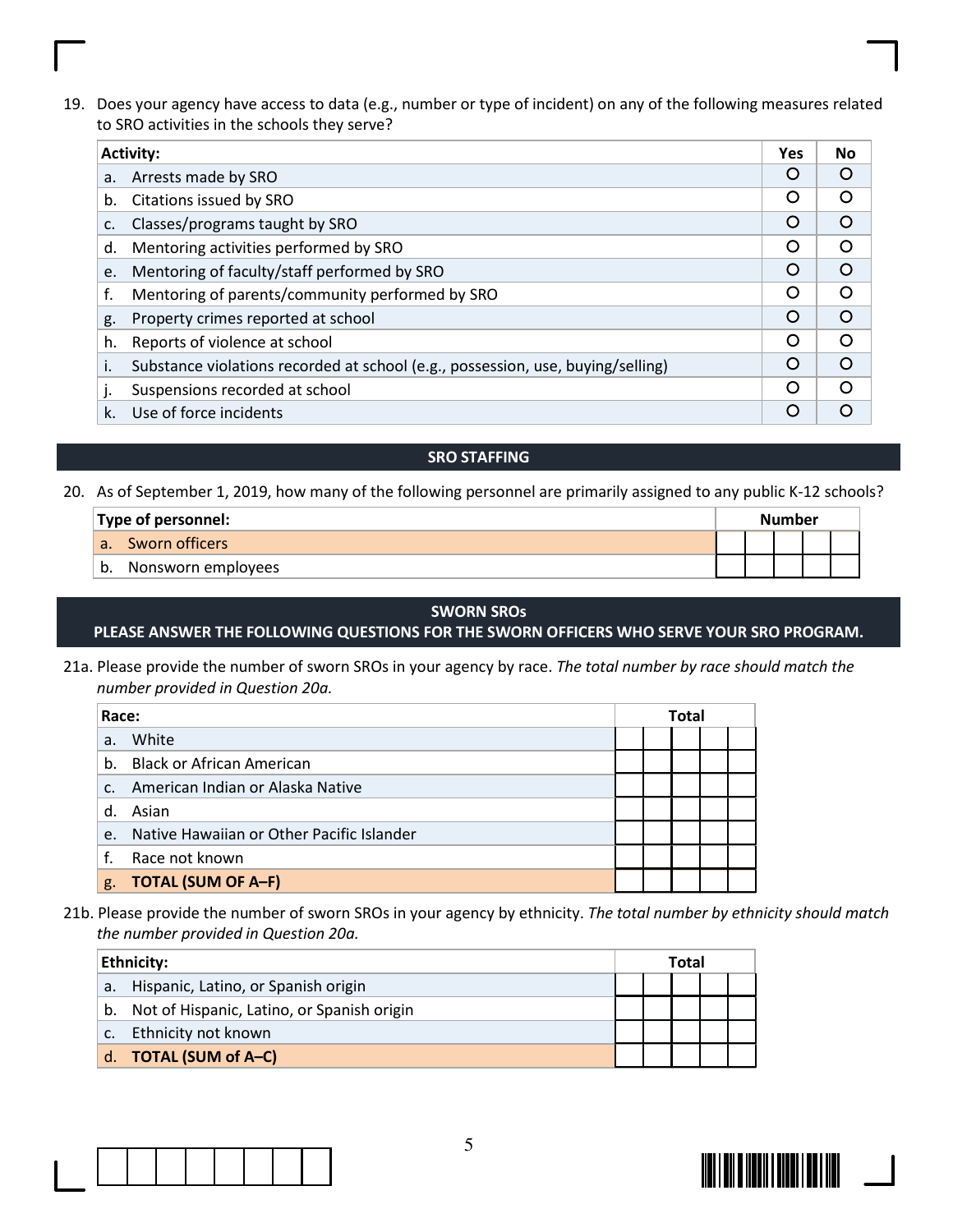21c. Please provide the number of sworn SROs in your agency by sex. The total number should match the number provided in 20a.

| Sex: |                       |  | <b>Number</b> |  |
|------|-----------------------|--|---------------|--|
|      | a. Male               |  |               |  |
|      | b. Female             |  |               |  |
|      | C. TOTAL (SUM of A-B) |  |               |  |

#### 22. Do the sworn officers who are primarily assigned to public K-12 schools...

|    | Characteristic:                   | Some | None |
|----|-----------------------------------|------|------|
| a. | have arrest powers?               |      |      |
| b. | receive specialized SRO training? |      |      |

## If none of your agency's sworn officers who are primarily assigned to schools receive specialized SRO training, go to Question 24.

23. Do any of the following entities provide SRO-specific training to sworn officers in your agency?

|                | Entity:                                                                        | Yes | No |
|----------------|--------------------------------------------------------------------------------|-----|----|
|                | a. Our agency itself (e.g., academy or in-service)                             |     |    |
| b.             | School district                                                                |     |    |
| C <sub>1</sub> | State organization                                                             |     |    |
| d.             | National organization (i.e., National Association of School Resource Officers) |     |    |
| e.             | Other (please specify):                                                        |     |    |

## TRAINING TOPICS REQUIRED FOR SWORN SROs

24. On which of the following law enforcement topics are sworn SROs required to receive training? Please include both training provided to all sworn officers and training provided specifically for SROs.

|                | Law enforcement activity/topic:             | Yes     | <b>No</b> |
|----------------|---------------------------------------------|---------|-----------|
| а.             | De-escalation strategies and techniques     | $\circ$ | O         |
| b.             | Gangs                                       |         |           |
| $\mathsf{C}$ . | Procedures for handling juvenile offenders  |         | C         |
|                | d. Responding to incidents in the classroom | O       | O         |
| e.             | Social media monitoring                     |         |           |
|                | Use of deadly force                         |         | C         |
| g.             | Use of less-lethal force                    |         |           |

## 25. On which of the following prevention and planning topics are sworn SROs required to receive training? Please include both training provided to all sworn officers and training provided specifically for SROs.

|    | Prevention and planning topic/activity:                                                                       | <b>Yes</b> | No        |
|----|---------------------------------------------------------------------------------------------------------------|------------|-----------|
| a. | Administering special safety programs (e.g., drugs, legal issues, crime awareness, and<br>distracted driving) |            |           |
| b. | <b>Bullying deterrence</b>                                                                                    | O          |           |
| C. | Crisis preparedness planning                                                                                  | $\Omega$   | $\Omega$  |
| d. | Security audits/assessments of school campuses                                                                | ◯          | $\bigcap$ |
| e. | Substance abuse recognition                                                                                   | $\Omega$   |           |
|    | Truancy intervention                                                                                          | ∩          |           |



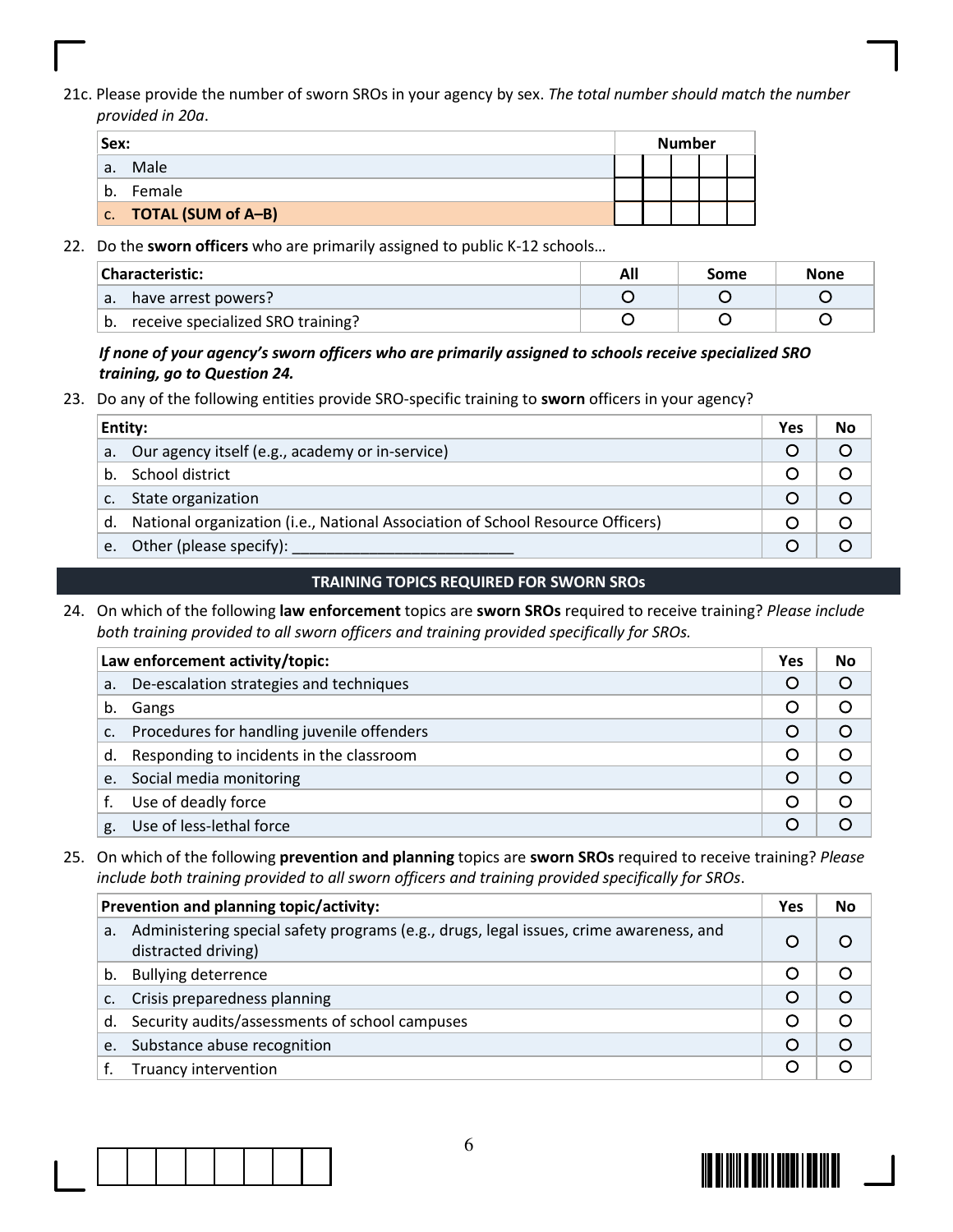26. On which of the following social and behavioral topics are sworn SROs required to receive training? Please include both training provided to all sworn officers and training provided specifically for SROs.

|    | Social and behavioral topic:                    | <b>Yes</b> | No       |
|----|-------------------------------------------------|------------|----------|
| a. | Child/adolescent psychology/development         |            | O        |
| b. | Conflict resolution                             | O          | O        |
| c. | Cultural sensitivity and/or cultural competency |            | O        |
| d. | Mental health issues                            | O          | O        |
| e. | Mentoring staff, students, and/or families      | $\Omega$   | $\Omega$ |
|    | Positive school discipline (e.g., PBIS)         | O          | O        |
| g. | Trauma-informed practices                       | $\Omega$   | $\Omega$ |
| h. | Working with students with disabilities         |            |          |

## ACTIVITIES PERFORMED BY SWORN SROs

27. Please indicate whether each law enforcement activity is required of any of your agency's sworn SROs while on duty. Only mark 'yes' if the activity is included in your internal departmental policy, included in a formal agreement with schools/school districts, or expected by department executives.

|    | Law enforcement activity:                            | <b>Yes</b> | No |
|----|------------------------------------------------------|------------|----|
| a. | Crisis preparedness planning                         | $\circ$    |    |
| b. | Issuing criminal citations                           | O          |    |
|    | Making arrests                                       | $\circ$    |    |
| d. | Patrolling school facilities                         | O          |    |
| e. | Responding to calls for service on the school campus | $\Omega$   |    |
|    | Responding to incidents in the classroom             | O          |    |
| g. | Security audits/assessments of school campuses       | $\Omega$   |    |
| h. | Social media monitoring                              |            |    |

28. Please indicate whether each mentoring activity is required of any of your agency's sworn SROs while on duty. Only mark 'yes' if the activity is included in your internal departmental policy, included in a formal agreement with schools/school districts, or expected by department executives.

|                | <b>Mentoring activity:</b>                                                        | Yes | No |
|----------------|-----------------------------------------------------------------------------------|-----|----|
| a.             | Advising school staff, students, or families (e.g., one-on-one, in a group, etc.) |     |    |
| b.             | Coaching athletic programs                                                        |     |    |
| $\mathsf{C}$ . | Field trip chaperone                                                              |     |    |
| d.             | Supervising/coordinating non-athletic extra-curricular activities                 |     |    |
| e.             | Truancy intervention                                                              |     |    |

29. Please indicate whether each teaching activity is required of any of your agency's sworn SROs while on duty. Only mark 'yes' if the activity is included in your internal departmental policy, included in a formal agreement with schools/school districts, or expected by department executives.

|                | <b>Teaching activity:</b>                                                                                     | Yes | No |
|----------------|---------------------------------------------------------------------------------------------------------------|-----|----|
| a.             | Administering special safety programs (e.g., drugs, legal issues, crime awareness, and<br>distracted driving) |     |    |
| b.             | Conflict resolution                                                                                           |     |    |
| $\mathsf{C}$ . | Faculty/staff in-service presentations                                                                        |     |    |
| d.             | Parent organization presentations                                                                             |     |    |